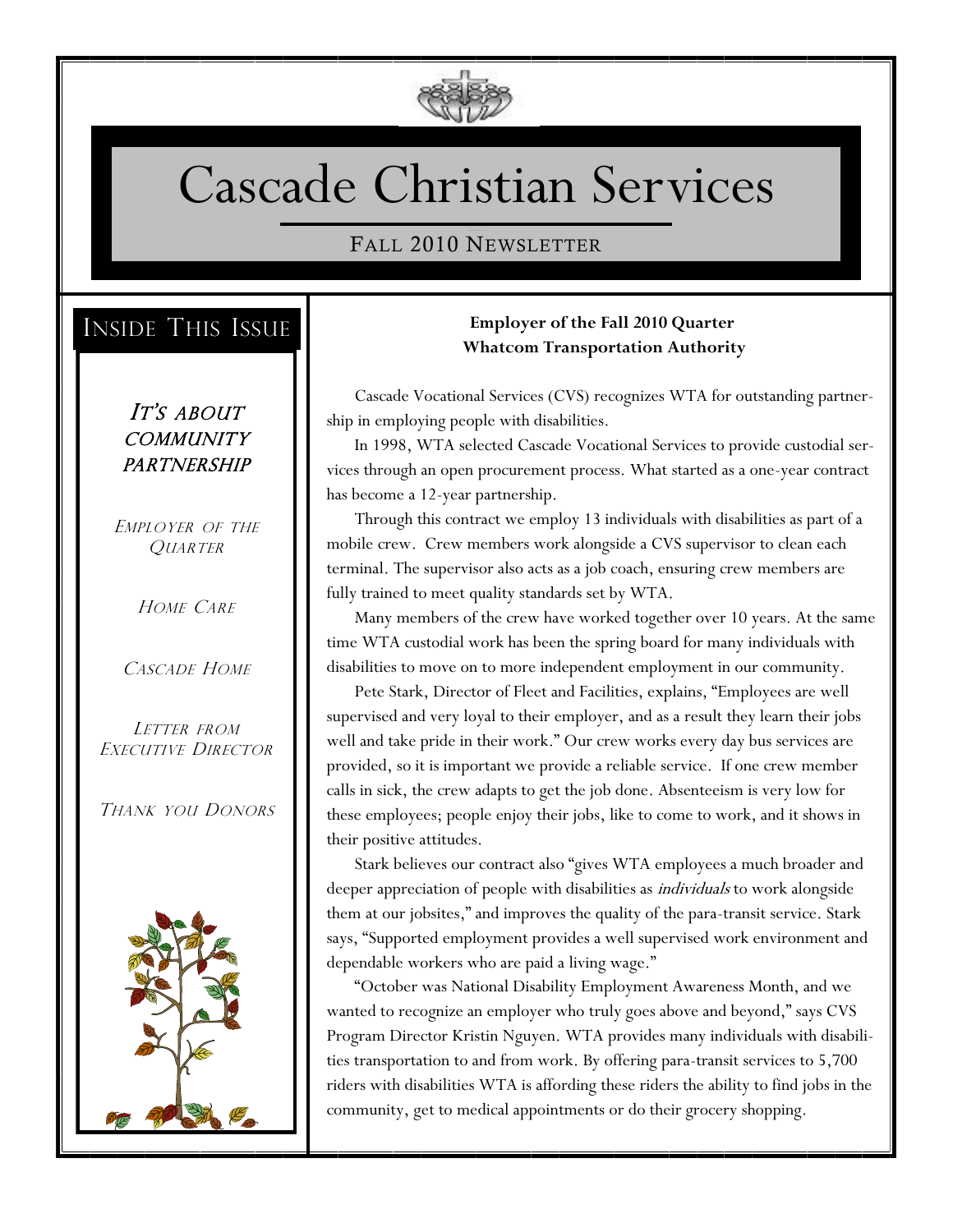#### CASCADE CHRISTIAN SERVICES

#### HOME CARE SERVICES

Cascade Home Care began providing services to children last November. However, one of our first participants is not really a child anymore. We'd like to introduce you to Derek, our "big time" high school student. Upon meeting Derek one of his first comments might be, "I'm in high school now!" Derek is an enthusiastic teenager. Home Care Manager Lyndra Iddings was excited to be able to assist Derek and his mom. Iddings stated, "Their family is welcoming and caring. It's rewarding knowing Derek is benefiting from this program as much as we are from them."



Caregiver Jeremy Forbes says, "Derek is bubbling with life and is just a fun guy to be around." Derek's mother,

Sheryl, appreciates that Derek has a buddy to help him out with his personal care needs, which has enhanced his confidence. During the time Home Care has been working with him Derek has mastered tying his shoes and is improving his personal hygiene and cleanliness tasks. In addition, Derek has memorized his phone number and address.

Aside from those successes, Derek has many other interests. He loves fire trucks and construction. He enjoys participating in Special Olympics, bowling, socializing with friends and hanging out at the Max Higbee Center.

Derek's wish regarding the Cascade Home Care program is to go out into the community with his caregiver to experience fun social activities together, and he wants to include other Cascade participants. As Sheryl enthusiastically comments, "Derek is so helpful and caring for his peers."

We agree with Derek and his mom. It is our desire to obtain money through fund raising and donations to provide supervised social activities in addition to the state-funded specified personal care services, because we think those unfunded social activities are as important as is home care.

#### CCH HAS 30 YEAR CELEBRATION

On August 14, 2010, Cascade Christian Home hosted a small open house to celebrate our 30-year anniversary of service to the community and to honor those we recently lost. The celebration opened with dedicating a new garden and trees in memory of Trudy Honcoop and Dorothy Golhof. Their families were there to celebrate and cut the ribbon. Many families who have supported CCS through the



years were there to share their recollections of when the home first began. We then moved inside where Supportive Living residents gave tours of the building and reminiscences.

A video

slide show set to music was shown capturing thirty years of memories in pictures. There were saved newspaper articles and photo albums present to help bring up fond memories. It was a wonderful celebration of 30 years of the lives residents, families and staff—that have filled the Cascade Christian Home.

#### AMY'S MOVE

Amy moved into Cascade Christian Home on September 1st from her family home in Lynden. It was delightful to experience her enjoyment of decorating her room by picking furniture, wall color and wall hangings prior to the move. Amy



has made new friends and gotten to know her roommates better. Each Saturday Amy loves participating in Special Olympic's bowling. Amy has shared her love for the African Children's Choir by playing music and videos for her new roommates. Amy enjoys going out for Italian sodas and mall-walks regularly. But her favorite thing about living at Cascade is watching movies with her friends. We welcome Amy, and we are excited to build memories with you.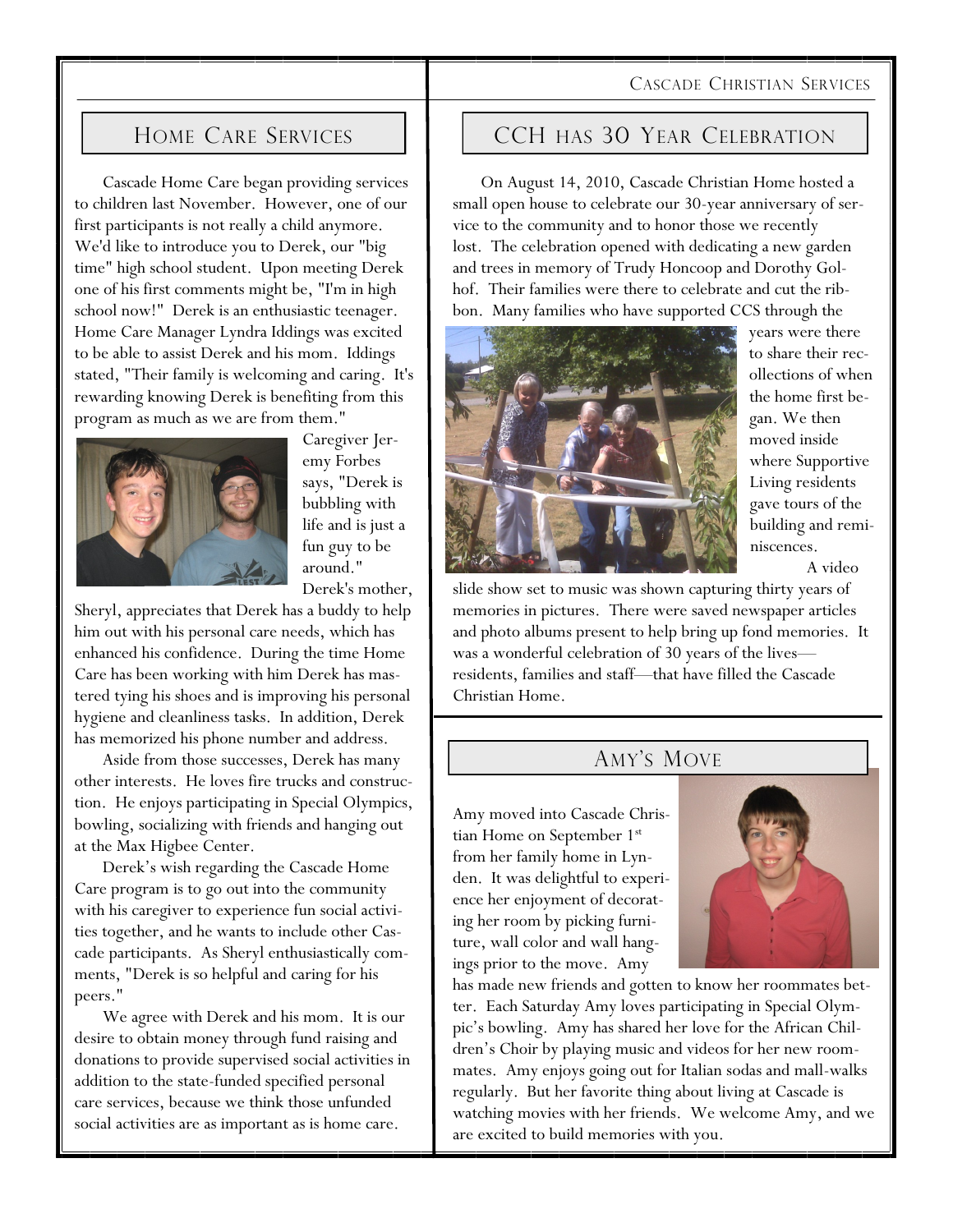CASCADE CHRISTIAN SERVICES

### AGENCY NEEDS

Dear Shareholders,

Fall, 2010

It's hard to believe that we are getting close to the end of the year when we will be retiring our 2010 calendars. This year will truly be a memorable one. Foremost in our hearts is the loss of the three residents at Cascade Home who all passed away within six months of each other along with long-time Border Crew custodian, Naomi Lavine, and board member, Lonnie Perrin.

Secondly, is the funding crisis. We see the effect of an economic downturn as many people are out of work while businesses have closed locally and across the county.

State and federal budget deficits have resulted in cut backs to our residential and vocational program funding. At the end of October we received word that we would be receiving another cut to our residential funding January 1st next year, with a very good possibility that funds will be cut again six months later on July 1st.

Are we concerned? Very concerned. When we learned about the possibility funding cuts this July, we worked as an agency to see if there were any areas in which we could save money. The staff pulled together and developed means for reducing costs. God has used these hard times to bind us together and appreciate what we have.

What will the future hold for our agency in these uncertain times? I don't know. I do know that God has always been faithful in His care of our mission. We have been through budget cuts before; although, I don't think that I've ever experienced a time in 30 years when everything around us has looked so gloomy. In these times, we have a choice to either be controlled by circumstances or have faith that everything will work out.

Someone said. "Faith is only as good as the object of your faith." In these difficult economic times we have faith that God will help us to provide what is needed for the most in need.

As Executive Director I give thanks for all you have done to support our agency and its mission. Without your prayers and financial support we would not be able to fulfill our mission. Please consider your continued support by praying for the individuals we serve and their families and our staff. I encourage you to consider volunteering and/ or financially joining us in fulfilling a mission and vision that has sustained individuals with disabilities in our community for over30 years. Your help is greatly needed and appreciated!

Here is a listing of opportunities to become a partner to provide assistance in a loving and Christian atmosphere to improve the quality of life for individuals with special needs to achieve maximum self-sufficiency.

Whatcom County

- Repair the fence at Cascade Christian Home
- Replace the driveway and sidewalks at Pinestreet Home

Skagit County

• Repair or replace the fence at Crestview Home

Agency

 Serve in an essential role in the agency as a board member. If you know of someone or you are interested, please call me at (360) 714-9355

Sincerely yours,

George Beanblossom, Executive Director